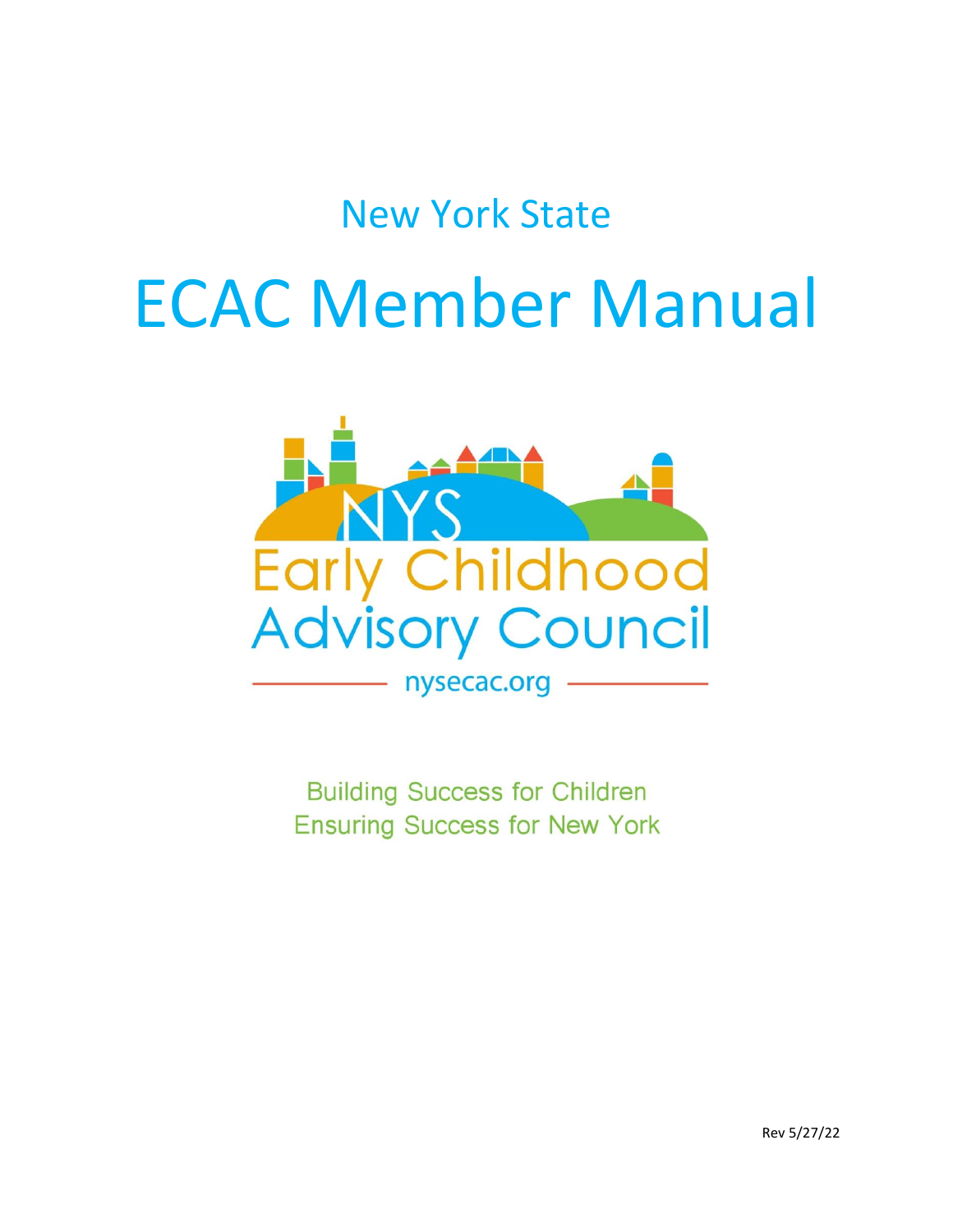#### **I. Early Childhood Advisory Council (ECAC) Overview**

The ECAC is comprised of experts in education, health care, family systems, child welfare and mental health. Members represent state agencies, community-based non-profit organizations, foundations, higher education, unions and other key entities across the state, and are appointed by the Governor. This ensures that a diversity of perspectives and experiences inform our work.

**Vision**: The Early Childhood Advisory Council (ECAC) believes every child in New York State should be healthy, learning and thriving in a family that is supported by a full complement of services and resources essential for successful development.

**Mission**: The Early Childhood Advisory Council (ECAC) will provide strategic direction and advice to the Governor and State of New York on early childhood issues. By monitoring and guiding the implementation of a range of strategies, the ECAC supports New York in building a comprehensive and sustainable early childhood system that will ensure success for all young children.

**Equity statement**: The Early Childhood Advisory Council holds a deep commitment to social justice and racial equity, as a process and a goal, as evidenced by our work across the state. We recognize that, in order to uphold our vision and mission to support young children's development, we must actively, critically and continuously work to disrupt and dismantle systemic inequities due to race, class, gender, sexuality, ability, legal status and family structure. It is our responsibility to address the inequities impacting the lives of children and families on individual, interpersonal, institutional and structural levels. In doing so we build systems that provide all young children and their families with equitable access to the services, resources and experiences that they deserve in order to thrive.

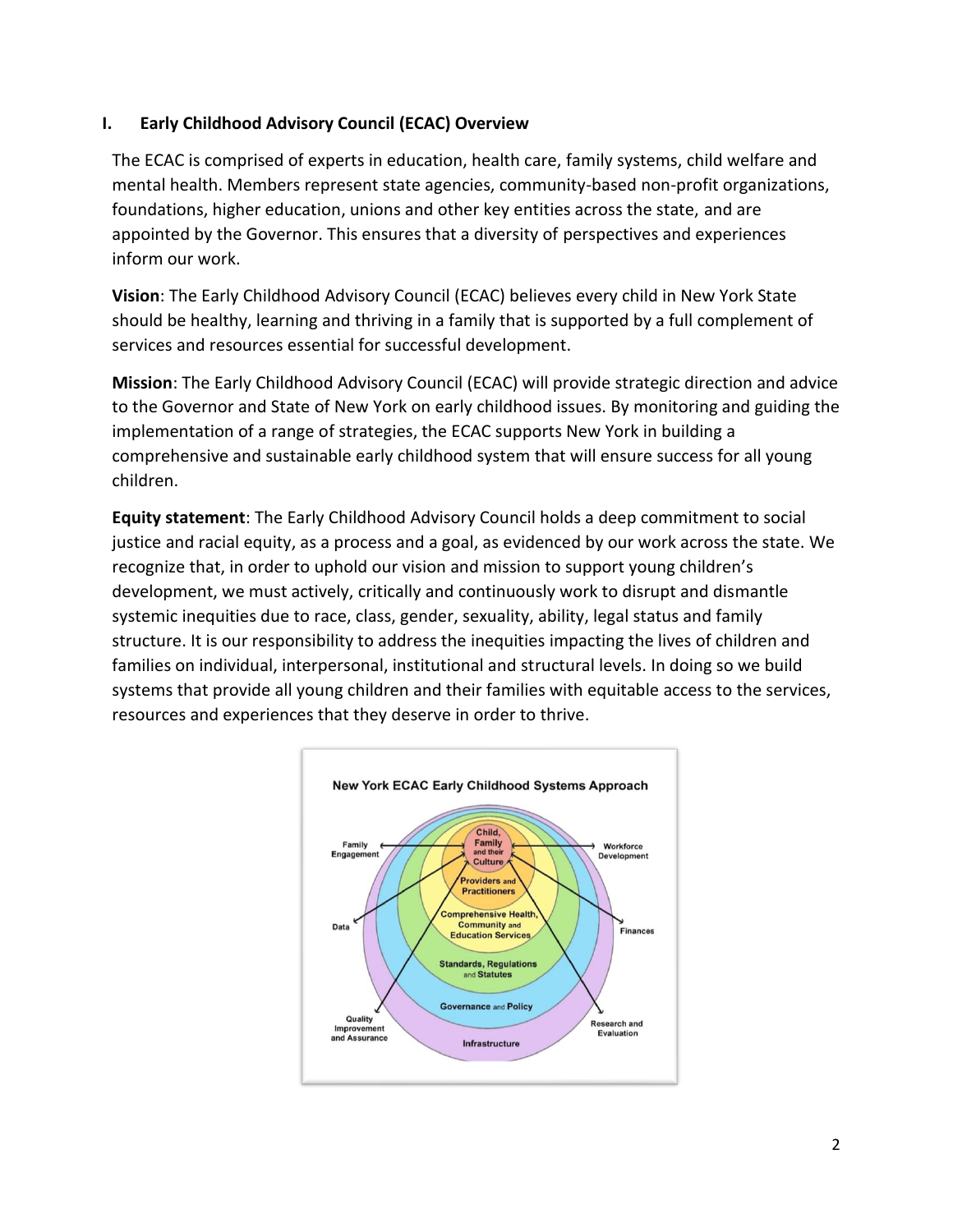The ECAC identifies six levers for change as critical for strengthening the early childhood system and providing an infrastructure to support the grounding of this work in social justice, removing barriers to access services, and facilitating equitable child outcomes. The levers are:

- 1. Family Engagement
- 2. Data
- 3. Quality Improvement and Assurance
- 4. Workforce Development
- 5. Finances
- 6. Research and Evaluation

With the young child and family as the focus these levers guide the work of the ECAC across four essential elements:

- 1. Providers and Practitioners
- 2. Comprehensive Health, Community, and Education Services
- 3. Standards, Regulations and Statutes
- 4. Policy and Governance

These levers and elements are intertwined, and their alignment is necessary to strengthen families' access to the equitable, comprehensive, and culturally relevant services, thereby ensuring healthy development.

#### **II. History**

The ECAC was formed in 2009 to provide counsel to the Governor on issues related to young children and their families in accordance with the federal *Improving Head Start for School Readiness Act of 2007*. This required every Governor in the United States to create a State Advisory Council on Early Childhood Education and the American Recovery and Reinvestment Act of 2009 provided three years of funding. These state advisory councils were charged with strengthening statewide coordination and collaboration among the wide range of early childhood programs and services, including child care, Head Start, Early Head Start, IDEA preschool, infant and family programs, and prekindergarten. To meet this federal requirement, New York State created the ECAC.

#### **III. Codification**

The ECAC was [codified](http://www.nysecac.org/application/files/3015/4751/6032/ECAC_LAW_CHAPTER_14_OF_THE_LAWS_OF_NY_2017.pdf) in 2017 [\(New York State Social Services Law section 490-g\)](file:///X:/NYS%20SSL%20490-g.docx). This codification defined the membership categories and specific responsibilities of the ECAC, and identified the [Council on Children and Families](https://www.ccf.ny.gov/) (CCF) as the host agency [\(see appendix\)](http://www.nysecac.org/application/files/3015/4751/6032/ECAC_LAW_CHAPTER_14_OF_THE_LAWS_OF_NY_2017.pdf).

#### **IV. ECAC Member Roles and Responsibilities**

ECAC Members represent agencies and organizations across New York State that focus on early childhood with the goal of creating responsive and coordinated systems for young children and their families. Member expectations include: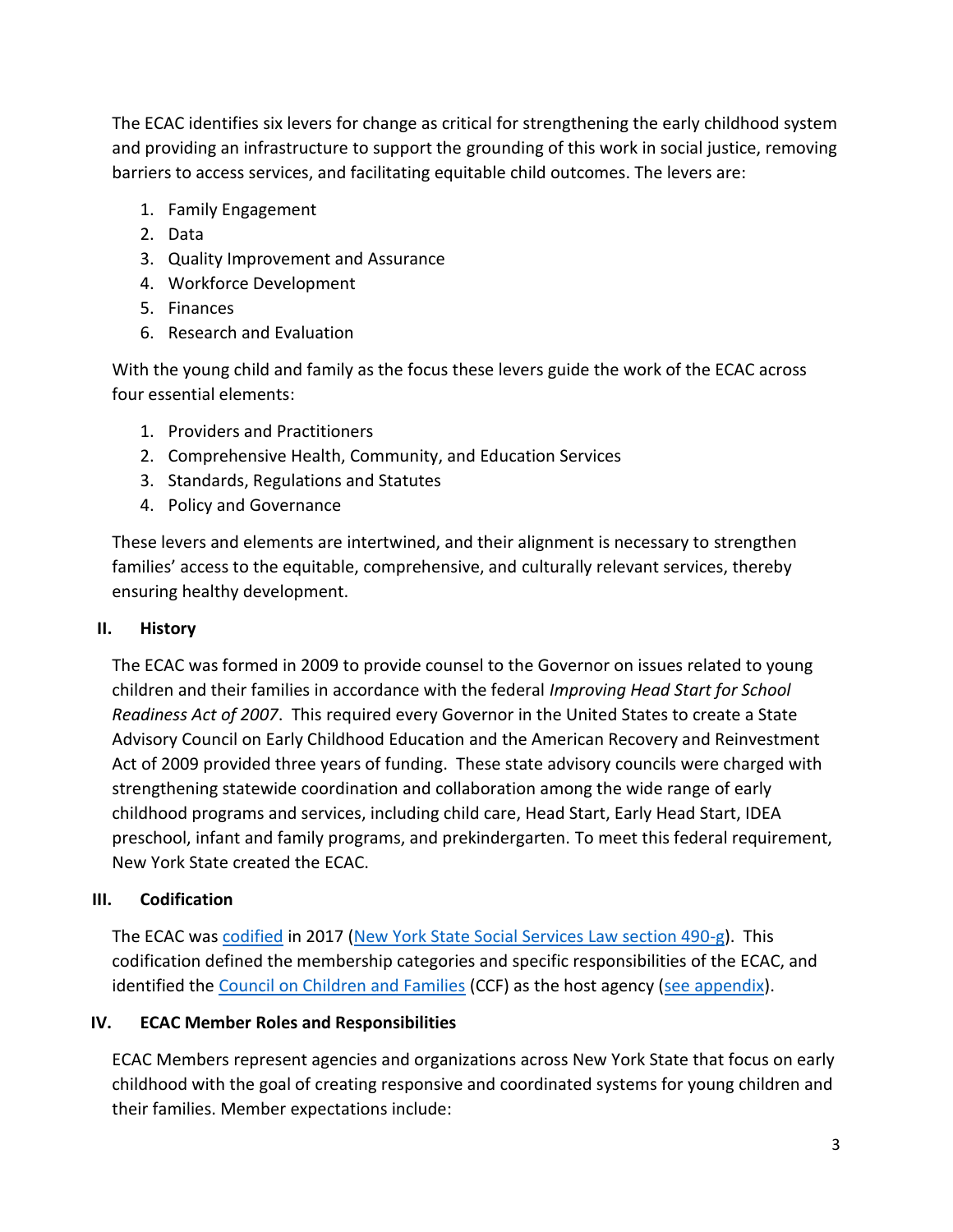- Contributing to the ECAC's progress based on their expertise, knowledge and experience.
- Attending and actively participating in quarterly ECAC Membership Meetings during which updates from state agencies are provided, information is shared, members exchange ideas, leadership is provided, and focused work on the ECAC Strategic Plan and its activities.
- Acting as ambassadors bringing current information back to their agencies, organizations and communities.
- Identifying responsibilities to implement the Strategic Plan and to assume leadership and supportive roles. Strategic Plan activities occur between Membership Meetings.
- Volunteering for ad hoc responsibilities, as needed.
- Participating in public hearings to provide the public an opportunity to comment on ECAC activities.

### **V. ECAC Steering Committee Roles and Responsibilities**

The ECAC Steering Committee is made up of members who serve in state agency leadership positions and serve as Strategic Plan Goal Coordinators. Steering Committee responsibilities include:

- Guiding the ECAC co-chairs and leading the implementation of the Strategic Plan Goals.
- Attending quarterly Steering Committee meetings (in addition to Membership Meetings) and helping to create Membership Meeting agendas.
- Providing leadership and thought partnership on communications with the Governor's Office.

#### **VI. Strategic Plan**

The ECAC developed a Strategic Plan with ten goals that guide the work of building and strengthening early childhood systems across New York State. Each Goal has related Objectives and Activities, as well as Performance Measures and Progress Indicators that span three years (see the current **Strategic Plan**).

ECAC Members and strategic planning partners anchor the planning process in a systems approach which affirms collaborative leadership, mixed-delivery, and an integrated equity lens. ECAC Members implement the Strategic Plan in a variety of ways depending on their role. Roles include:

• **Goal Coordinator**: Steering Committee Members whose role is to guide the work of the entire goal, by setting priorities for the overarching Goal They work with the goal team to set deadlines for each activity. The Goal Coordinators are responsible for collecting and sharing goal progress and accomplishments with the Steering Committee and the ECAC Membership quarterly.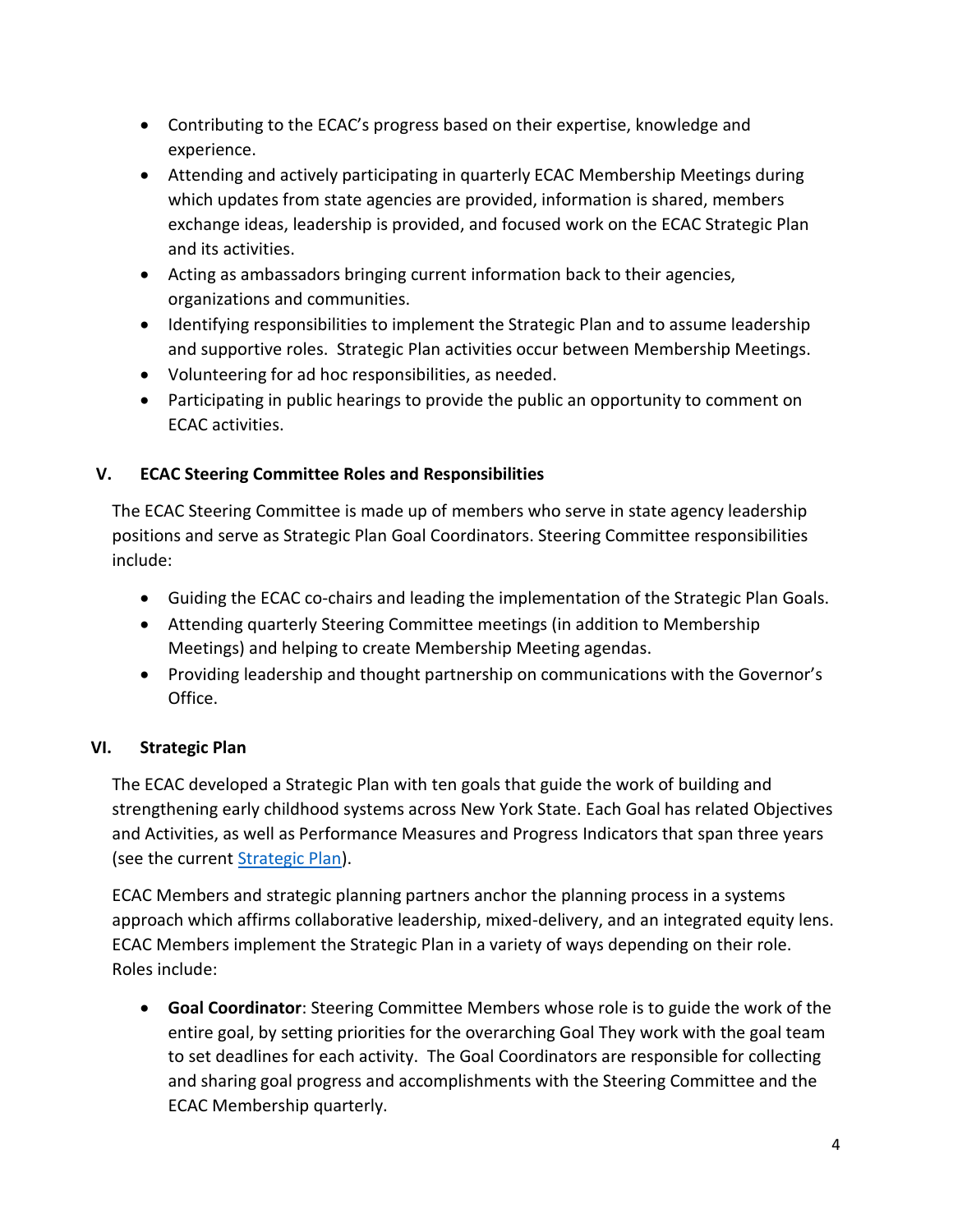- **Leader/Convener**: Lead and coordinate activity group meetings, keep the team on track, and guide the activities progress.
- **Active Participants**: Contribute to the work on a regular basis and attend and actively participate in activity meetings.
- **Expert/Resource Person**: Contribute knowledge and expertise, provide thought partnership, strategic direction and support the review of strategic plan work, but expert/resource people may not need to attend all meetings.
- **Staff**: Paid through partnering agencies to support scheduling of meetings, note taking and administrative functions.

#### **VII. ECAC Meetings**

ECAC Meetings are held quarterly, typically in Albany's Empire Plaza on the third Thursday of March, June, September and December from 10:00am-3:30pm. ECAC Members are expected to attend all meetings, actively participate, and share information with their colleagues. The agenda for each meeting is designed to make the most of the time we have together. The agenda is full and requires member participation from start to finish and members are asked to arrange their travel to and from meetings accordingly. The ECAC Meeting [calendar](http://www.nysecac.org/events) can be found on the **ECAC** website.

#### **VIII. Proposing a Presentation, Announcement, or topic for an ECAC Membership Meeting**

If a member of the ECAC would like to suggest an announcement, topic for discussion, or a presentation about a relevant initiative please reach out to the Coordinator or the Co-chairs. Consideration will be made in the planning process by the Steering Committee. Once an item is added to the Meeting Agenda the Project Coordinator/Co-chairs will coordinate with the speaker.

#### **IX. ECAC Website**

The ECAC Website is the primary way to access ECAC resources and materials. The website houses:

- The ECAC Strategic Plan
- History of the ECAC
- ECAC Vision and Mission
- Codification of the ECAC
- ECAC Member Biographies
- ECAC Meeting Calendar
- ECAC Meeting Materials
- Targeted COVID-19 resources for early childhood practitioners, families, programs, and policymakers
- Local, State, and National early childhood highlights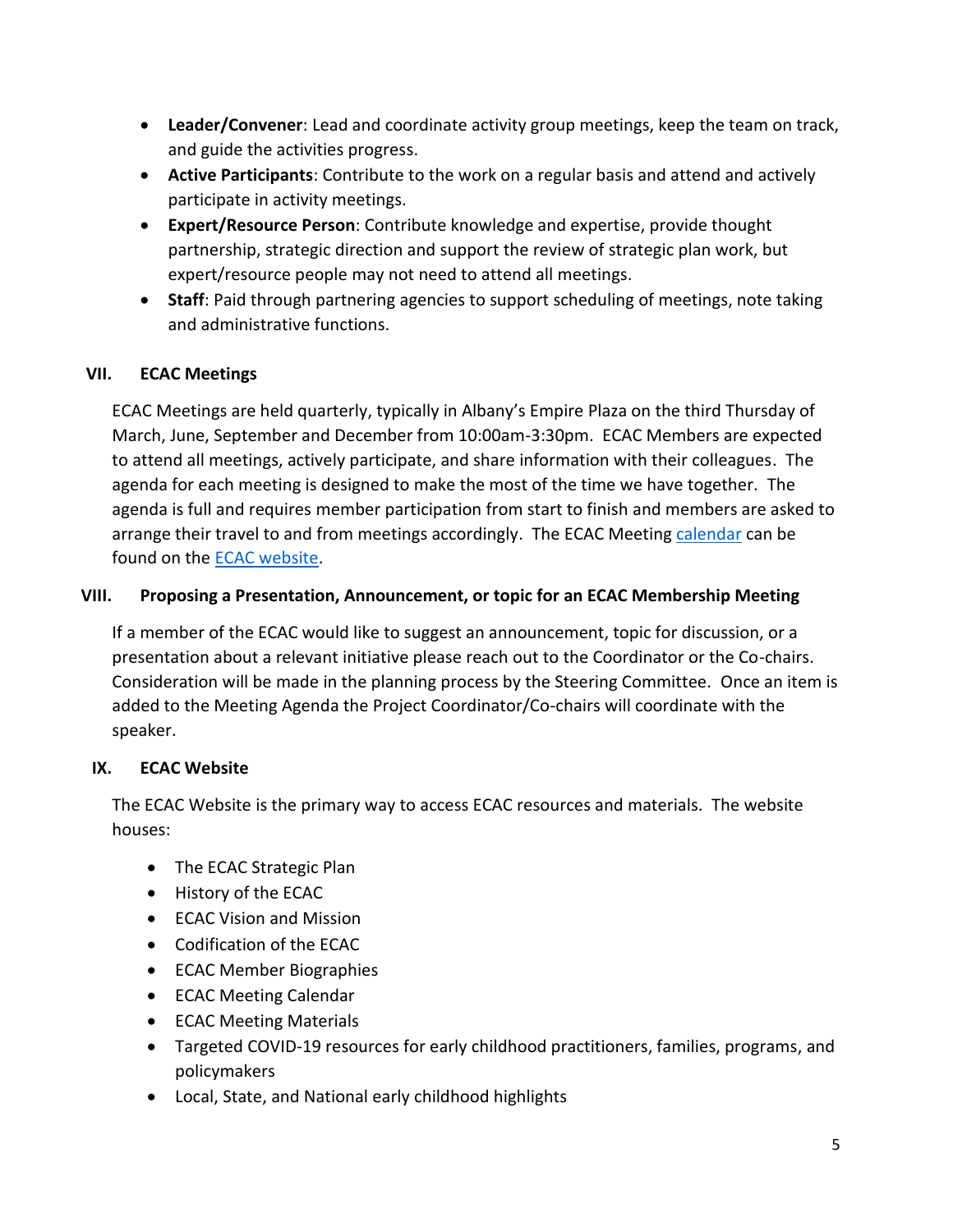- Resources and Main Publications
- ECAC Work Group Materials & Working Documents
- Parent Advisory Council Materials

#### **X. ECAC Member Appointment Process**

The codification of the ECAC specifies the positions in the state that must be on the ECAC. Members are appointed by the Governor's office, following a comprehensive review process.

Steps in the process include:

- Potential appointees submit resumes upon request to the ECAC co-chairs.
- Resumes are sent to the Governor's Appointments Office for consideration.
- Potential appointees for ECAC membership receive a packet electronically which includes a comprehensive background check.
- Pending appointees complete all paperwork and submit to any necessary interviews and fingerprinting as soon as possible.
- Pending appointees who are not New York State employees are asked to sign a recusal agreement in accordance with New York State Public Officers Law.

As the appointment process may be lengthy, all Pending Appointees are invited to participate in ECAC meetings and Strategic Plan activities while they are waiting for their official appointment.

#### **XI. New York State Code of Ethics**

As a member of the ECAC, the State Code of Ethics applies. Specifically, Section 74 of the Public Officers Law prohibits public officers (including members of Governor-appointed boards, councils, etc.) from engaging in activities that give rise to a conflict or an appearance of a conflict. To ensure compliance with this law, ECAC appointees must agree to conduct themselves so as to prevent potential conflicts of interest. This means that ECAC Members may not use their position on the ECAC to promote any interest, financial or otherwise, direct or indirect, or engage in any business or transaction or professional activity or incur any obligation of any nature, which is in substantial conflict with the proper discharge of your duties in the public interest. Should any such instances arise that may give rise to a conflict or appearance of a conflict, ECAC Members must recuse themselves from any involvement, including but not limited to discussion, deliberation, management, oversight, direction, decision or any other form of action or participation in the matter being discussed.

ECAC Members also must agree to consult with the Ethics Officer for the Council on Children and Families, or such person's designee, for advice on whether refraining from lobbying on a particular matter is necessary in instances when ethical questions arise or recusal is unclear.

ECAC Members who engage in lobbying or advocacy to influence government decision-making must not use their position on the ECAC in any way that may give rise to a conflict or appearance of conflict.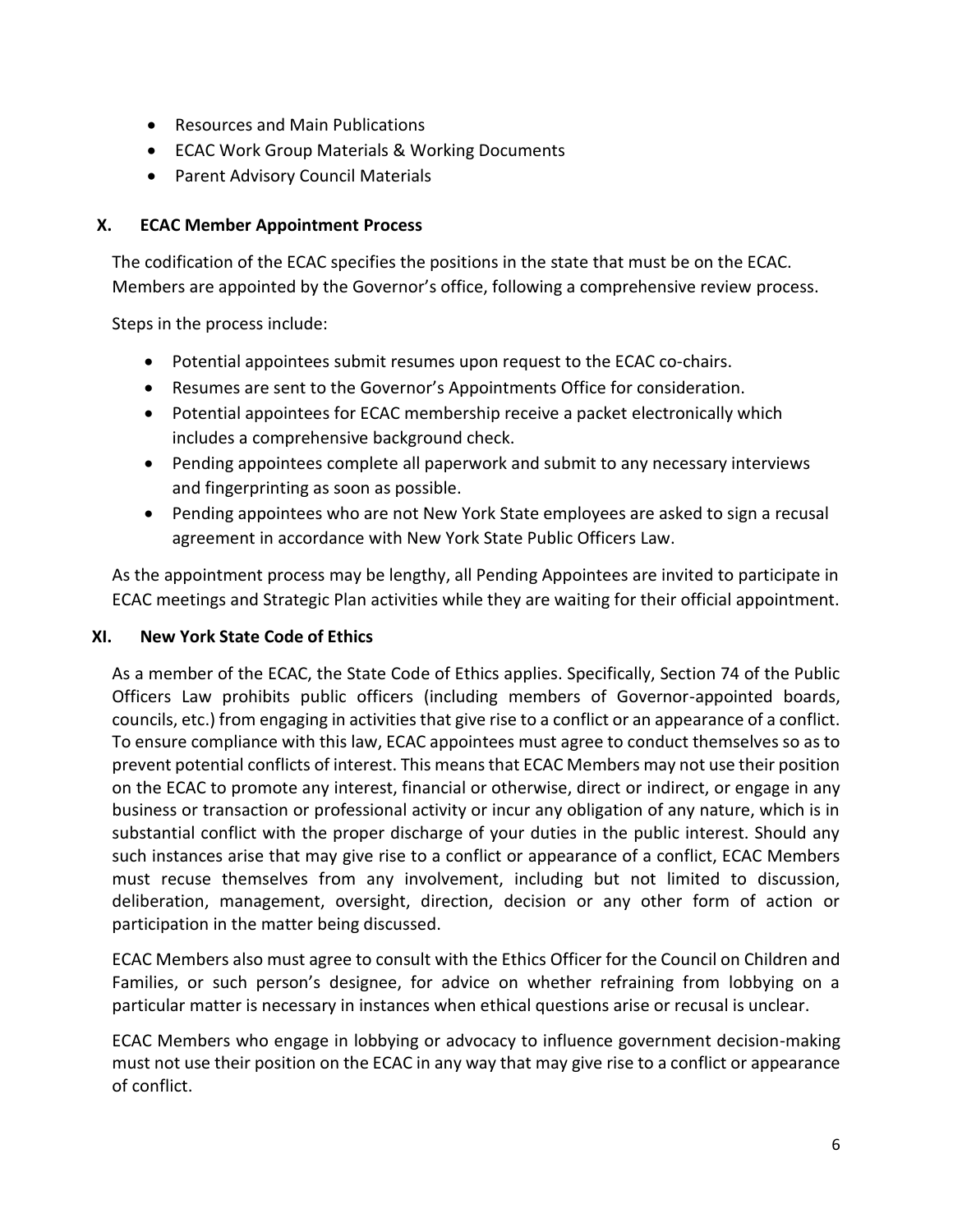ECAC Members cannot use their position to coerce, intimidate or influence other state officers or employees for any political purpose, action or contribution, or interfere with any election. ECAC Members are not restricted in making campaign contributions outside of their work on the ECAC.

#### **XII. Transitioning to New Employment Opportunities**

ECAC Members are appointed to serve based on their professional role and their work affiliation. When a member changes their employment a discussion with the Co-chairs will be helpful to determine whether the member should remain on the ECAC or resign.

#### **XIII. Expectations of Those who Retire**

When members retire from their role and work affiliation, they are no longer eligible to serve on the ECAC. A letter of resignation is submitted to the Co-chairs.

#### **XIV. Parent Advisory Council (PAC)**

The ECAC and other policy makers benefit from the perspectives of families on key issues that impact early childhood systems. Families bring lived experience, diverse child rearing perspectives, shared stories and other resources that are often times overlooked in policy development. The Parent Advisory Council (PAC) was created in 2020 by the ECAC. The PAC delivers family voice and perspectives on matters before the ECAC. Specifically, the ECAC calls upon the PAC family voice for policy review, insights, and public speaking engagements, among other things. PAC Members have become essential to the work of the ECAC and the Strategic Plan.

#### **XV. Publication Guidelines**

The following guidance is designed to support members in creating documents on behalf of the ECAC, when the ECAC logo is used, when the Co-Chair's names are used, and/or when material is developed for use. Please follow these steps:

- a) The Goal Coordinator, along with their team, generate materials.
- b) The Goal Coordinator then shares these materials with the full Goal team to gather input.
- c) The Goal Coordinator then develops a Cover Letter with the support of their team. The Cover Letter should include the following:
	- Desired audience
	- Targeted timeline
	- How the publication aligns with the Strategic Plan
	- Dissemination plan
	- Outline of any funding that may be required in production
- d) Be sure to include the high-resolution ECAC logo when your document is finalized (available through the ECAC Co-chairs and Project Coordinator).